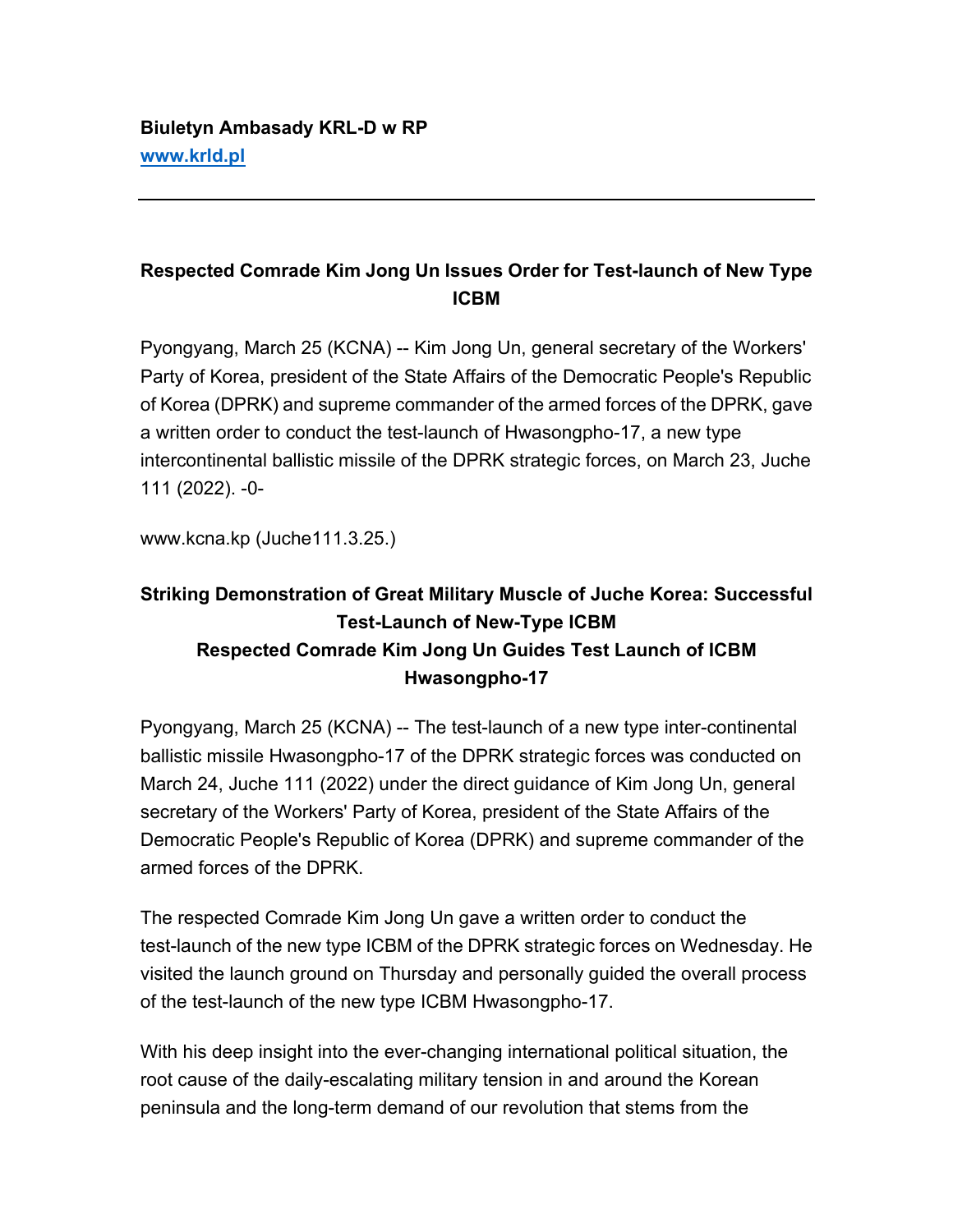inevitability of the long-standing confrontation with the U.S. imperialists accompanied by the danger of a nuclear war, the General Secretary put forward the Juche-oriented defence development strategy and the policy of bolstering in a sustained way the nuclear war deterrence at the historic 8th Congress of the WPK. Organizing and directing the crucial endeavors for bolstering the national defence capabilities to implement the strategy and policy, he, with top priority given to the development of the new-type ICBM in particular, provided detailed guidance and directions almost every day and made sure that the Hwasongpho-17 type weapon system, a symbol of Juche power and fruition of self-reliance, was completed as a core strike means and a reliable nuclear war deterrence means of the DPRK strategic forces.

Fully armed with his original idea on self-reliant defence strategy, officials, scientists and technicians in the field of national defence scientific research and the heroic workers in the munitions field, under his direct guidance, vigorously waged a research and development campaign with creative wisdom and unyielding mentality, thereby producing the new-type ICBM in a short time.

Kim Jong Un learned in detail about the preparations for the test-launch of the weapon at first hand on the spot on Thursday afternoon and gave an order to advance to the launching position.

He went to the launching position and gave detailed guidance until the last process of the launch, giving strength and courage to the defence scientists and missile maintenance crew involved in the launch to bring about a momentous time when the epochal development of the defence capabilities of the country would be demonstrated all over the world.

It was ready for the test launch, and the moment of a historic event has come.

The launching ground counting down to the test-launch of the huge strategic weapon was seething with the ardent anticipation of all the defence scientists and munitions workers to inform the whole world of the production of another powerful nuclear attack means by Juche Korea and to demonstrate with pride the reliable DPRK's nuclear war deterrent force.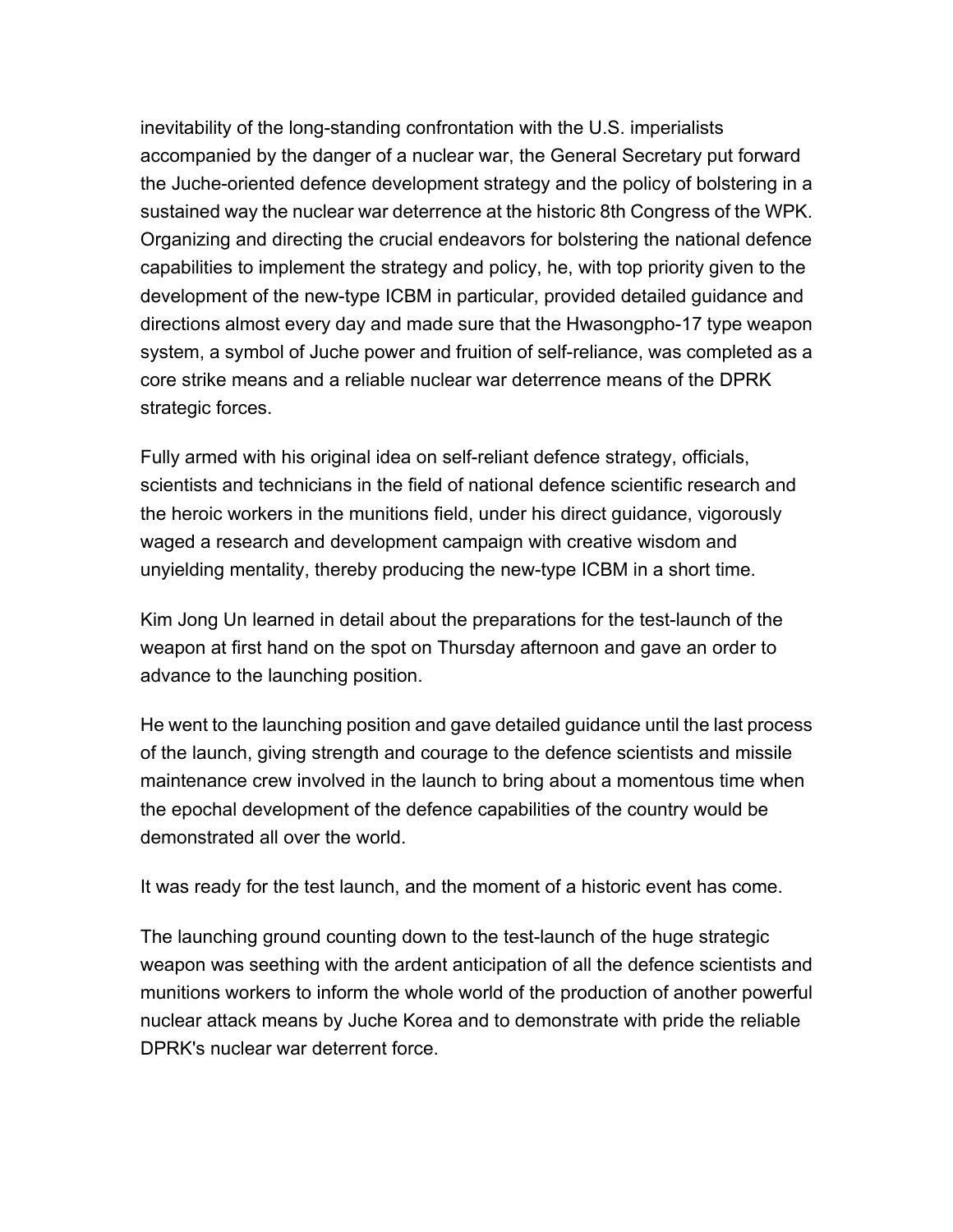After the General Secretary entered the general launch control center together with leading officials in the field of defence science research, a combat alarm for the launch was sounded at the launching site, test observation technical posts and relevant test research institutes.

Then the launch order given by the General Secretary reached the firepower sub-unit and the commander of the Red Flag Company entrusted with the test-launch shouted the command "Fire!".

That moment, brightening flame heated the earth along with a loud boom and the huge entity representing the invincible power of the DPRK soared into space.

The test launch was carried out in a vertical launch mode in consideration of the security of neighboring countries.

The missile, launched at Pyongyang International Airport, traveled up to a maximum altitude of 6 248.5 km and flew a distance of 1 090 km for 4 052s before accurately hitting the pre-set area in open waters of the East Sea of Korea.

The test-launch clearly proved that all the parameters of the weapon system exactly met the design requirements and that its prompt operation can be guaranteed scientifically, technically and practically under wartime environment and conditions.

The new type weapon system to be operated by the strategic forces of the DPRK under a plan for building up the state nuclear force will creditably perform its mission and duty as a powerful nuclear war deterrent of putting under strict control the nuclear war threats and challenges against the DPRK, taking the initiative to cope with any military crisis and defending the security of the country.

Kim Jong Un remarked with pride that the emergence of the new strategic weapon of the DPRK would make the whole world clearly aware of the power of our strategic armed forces once again, adding that the event would be an occasion of convincing the world of the modern feature of our strategic forces and further consolidating the foundation of guarantee and confidence in security of the state based on it. He stressed that the successful development of the new type ICBM, a complex of ultra-modern defence science and technology, is a striking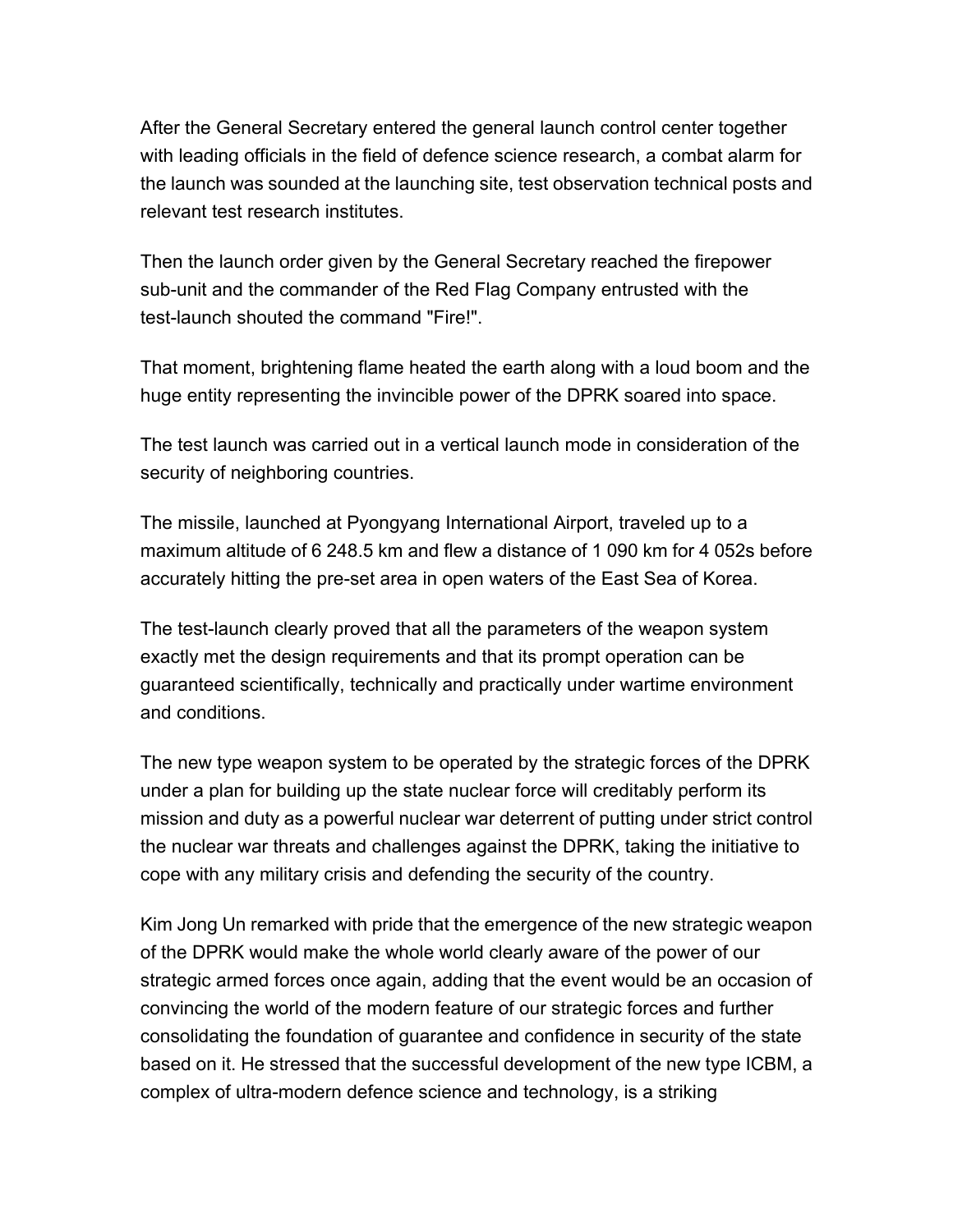manifestation of the might of our independent defence industry that started and developed by our own strength.

He said that this miraculous victory is a priceless victory won by the great Korean people who have unconditionally upheld our Party's lines for building up the self-reliant defence and the nuclear force while pooling their efforts for the security of the country and the eternal well-being of the future generations despite all kinds of difficulties.

Noting that steadfast is the strategic choice and determination of our Party and government to keep bolstering the powerful nuclear war deterrence qualitatively and quantitatively so as to ensure the security of the country and cope with all kinds of potential crises in the future, he remarked that to equip with incomparably superior military attack capabilities means possessing the most reliable defence capabilities exemplified by a war deterrent. The DPRK would as ever focus all state efforts on bolstering the defence capabilities on a top priority basis, he said, declaring that this is the resolution made by our Party for the national dignity, sovereignty and peace and for the eternal well-being of the country and the future generations and a noble choice made by our people themselves.

He said that any forces should be made to be well aware of the fact that they will have to pay a very dear price before daring to attempt to infringe upon the security of our country. He stressed that our national defence forces would possess formidable military and technical capabilities unperturbed by any military threat and blackmail and keep themselves fully ready for long-standing confrontation with the U.S. imperialists.

He affirmed that the strategic forces of the DPRK are fully ready to thoroughly curb and contain any dangerous military attempts of the U.S. imperialists.

He had a photo taken with the combatants of the Red Flag Company and major defence science officials who contributed to demonstrating the high strategic position of the DPRK to the world.

All the defence scientists, who came to enjoy the greatest love and trust under the care of the General Secretary at a significant moment of strikingly demonstrating the tremendous strength of the country to the world, pledged to develop more